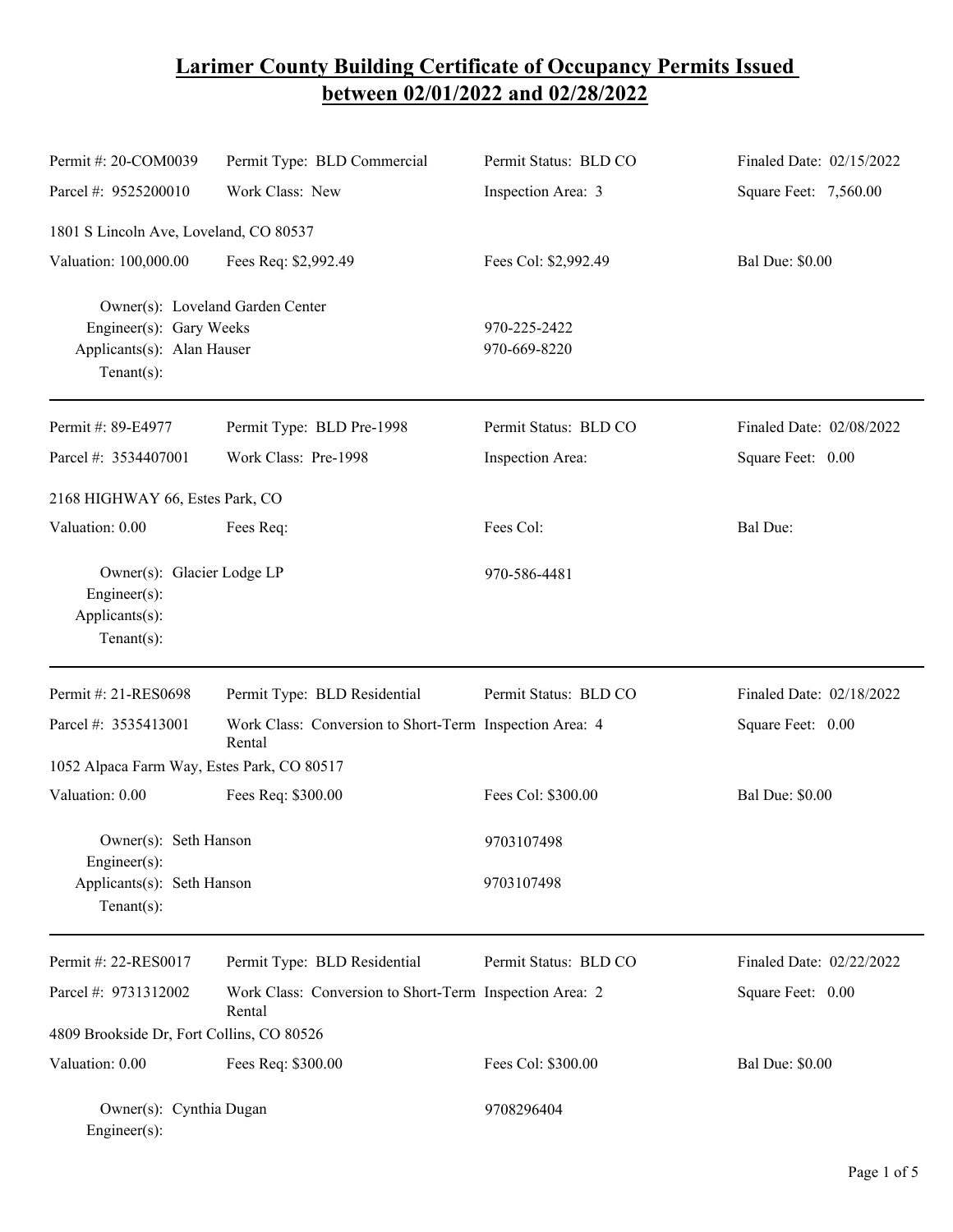|                | Applicants(s): Cynthia Dugan |
|----------------|------------------------------|
| Tenant $(s)$ : |                              |

| Permit #: 21-RES0879                                          | Permit Type: BLD Residential                                      | Permit Status: BLD CO | Finaled Date: 02/10/2022 |
|---------------------------------------------------------------|-------------------------------------------------------------------|-----------------------|--------------------------|
| Parcel #: 4936206033                                          | Work Class: Conversion to Short-Term Inspection Area: 6<br>Rental |                       | Square Feet: 0.00        |
| 34606 W Highway 14, Bellvue, CO 80512                         |                                                                   |                       |                          |
| Valuation: 0.00                                               | Fees Req: \$300.00                                                | Fees Col: \$300.00    | <b>Bal Due: \$0.00</b>   |
| Owner(s): Gary Emery<br>Engineer(s):                          |                                                                   | 9702189485            |                          |
| Applicants(s): Gary Emery<br>Tenant $(s)$ :                   |                                                                   | 9702189485            |                          |
| Permit #: 21-RES0697                                          | Permit Type: BLD Residential                                      | Permit Status: BLD CO | Finaled Date: 02/18/2022 |
| Parcel #: 3535413002                                          | Work Class: Conversion to Short-Term Inspection Area: 4<br>Rental |                       | Square Feet: 0.00        |
| 1050 Alpaca Farm Way, Estes Park, CO 80517                    |                                                                   |                       |                          |
| Valuation: 0.00                                               | Fees Req: \$300.00                                                | Fees Col: \$300.00    | <b>Bal Due: \$0.00</b>   |
| Owner(s): Seth Hanson<br>$Engineering(s)$ :                   |                                                                   | 9703107498            |                          |
| Applicants(s): Seth Hanson<br>Tenant $(s)$ :                  |                                                                   | 9703107498            |                          |
| Permit #: 20-RES0613                                          | Permit Type: BLD Residential                                      | Permit Status: BLD CO | Finaled Date: 02/14/2022 |
| Parcel #: 1626423023                                          | Work Class: Conversion to Short-Term Inspection Area: 4<br>Rental |                       | Square Feet: 0.00        |
| 981 Palisade Mountain Dr, Drake, CO 80515                     |                                                                   |                       |                          |
| Valuation: 0.00                                               | Fees Req: \$240.00                                                | Fees Col: \$240.00    | <b>Bal Due: \$0.00</b>   |
| Owner(s): Diane Haight                                        |                                                                   | 8163052390            |                          |
| Engineer(s):<br>Applicants(s): Diane Haight<br>Tenant $(s)$ : |                                                                   | 8163052390            |                          |
| Permit #: 21-RES0696                                          | Permit Type: BLD Residential                                      | Permit Status: BLD CO | Finaled Date: 02/18/2022 |
| Parcel #: 3535415002                                          | Work Class: Conversion to Short-Term Inspection Area: 4<br>Rental |                       | Square Feet: 0.00        |
| 1066 Alpaca Farm Way, Estes Park, CO 80517                    |                                                                   |                       |                          |
| Valuation: 0.00                                               | Fees Req: \$300.00                                                | Fees Col: \$300.00    | <b>Bal Due: \$0.00</b>   |
| Owner(s): Seth Hanson<br>$Engineer(s)$ :                      |                                                                   | 9703107498            |                          |
| Applicants(s): Seth Hanson                                    |                                                                   | 9703107498            |                          |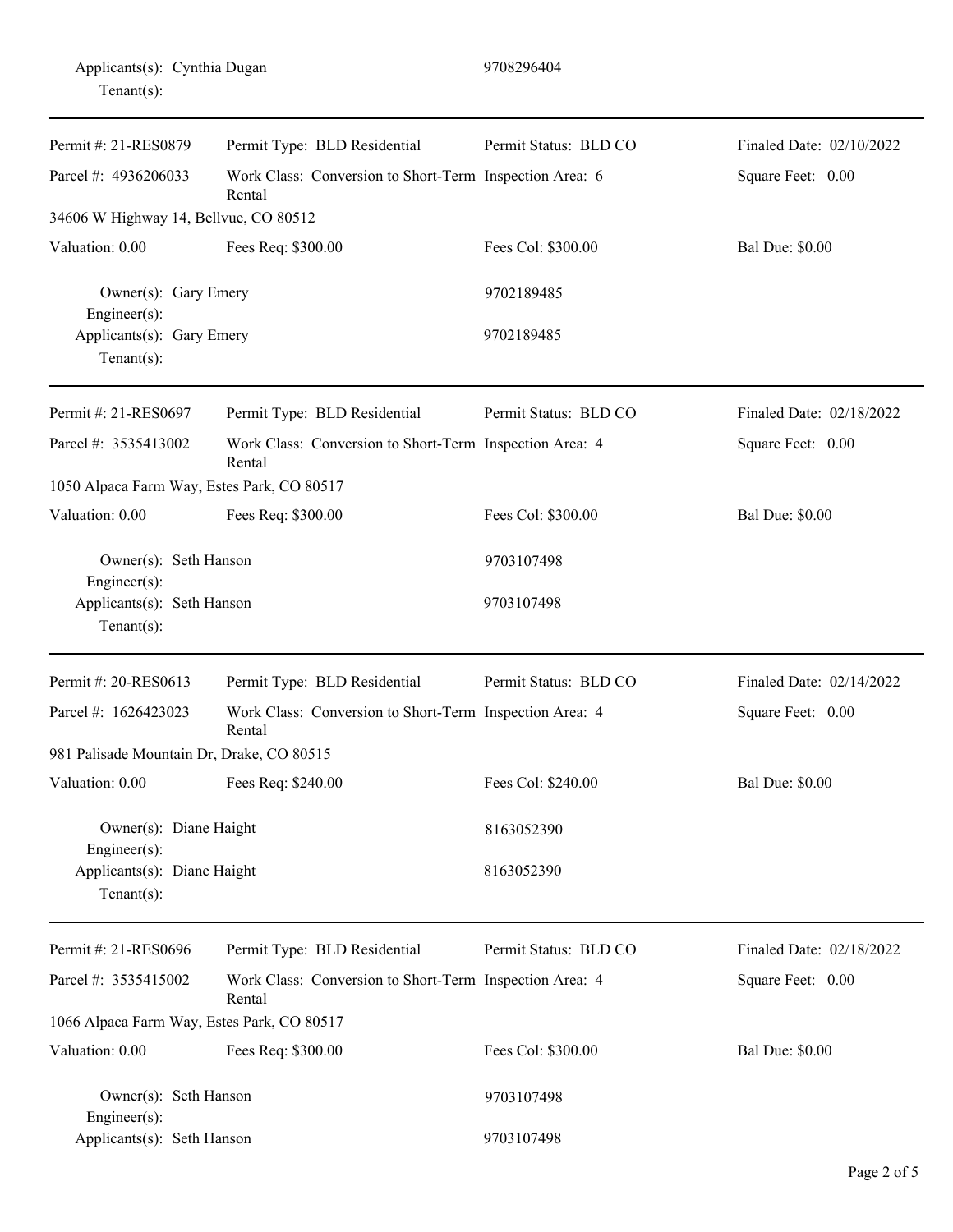Tenant(s):

| Permit #: 21-RES0036                                                                                          | Permit Type: BLD Residential               | Permit Status: BLD CO                                  | Finaled Date: 02/14/2022 |
|---------------------------------------------------------------------------------------------------------------|--------------------------------------------|--------------------------------------------------------|--------------------------|
| Parcel #: 3534201043                                                                                          | Work Class: Conversion to Vacation<br>Home | Inspection Area: 4                                     | Square Feet: 0.00        |
| 2305 Eagle Cliff Rd, Estes Park, CO 80517                                                                     |                                            |                                                        |                          |
| Valuation: 0.00                                                                                               | Fees Req: \$200.00                         | Fees Col: \$200.00                                     | <b>Bal Due: \$0.00</b>   |
| Owner(s): Heidi Riedesel<br>Engineer(s):                                                                      |                                            | 9706917083<br>9706917083                               |                          |
| Applicants(s): Heidi Riedesel<br>Tenant $(s)$ :                                                               |                                            |                                                        |                          |
| Permit #: 19-RES0891                                                                                          | Permit Type: BLD Residential               | Permit Status: BLD CO                                  | Finaled Date: 02/15/2022 |
| Parcel #: 2914405071                                                                                          | Work Class: Modular DW/SW with<br>Add      | Inspection Area: 5                                     | Square Feet: 3,374.00    |
| 153 Mount Zirkel Ct, Livermore, CO 80536                                                                      |                                            |                                                        |                          |
| Valuation: 117,597.92                                                                                         | Fees Req: \$7,561.87                       | Fees Col: \$7,561.87                                   | <b>Bal Due: \$0.00</b>   |
| Owner(s): Dykstra Family Trust<br>Engineer(s): David Bangs<br>Applicants(s): Darrel Dykstra<br>Tenant $(s)$ : |                                            | 3032499403<br>9703088221                               |                          |
| Permit #: 20-RES0320                                                                                          | Permit Type: BLD Residential               | Permit Status: BLD CO                                  | Finaled Date: 02/14/2022 |
| Parcel #: 2914405062                                                                                          | Work Class: New                            | Inspection Area: 5                                     | Square Feet: 1,803.00    |
| 203 Mount Elbert Ct, Livermore, CO 80536                                                                      |                                            |                                                        |                          |
| Valuation: 140,006.88                                                                                         | Fees Req: \$6,720.98                       | Fees Col: \$6,720.98                                   | <b>Bal Due: \$0.00</b>   |
| Owner(s): Alan Lewis<br>Engineer(s): Reyes Sarmiento<br>Applicants(s): Alan Lewis<br>Tenant $(s)$ :           |                                            | 5152271446<br>970-498-9537<br>5152271446               |                          |
| Permit #: 21-RES0057                                                                                          | Permit Type: BLD Residential               | Permit Status: BLD CO                                  | Finaled Date: 02/11/2022 |
| Parcel #: 9001000019                                                                                          | Work Class: New                            | Inspection Area: 1                                     | Square Feet: 3,832.00    |
| 19672 Rawhide Flats Rd, Wellington, CO 80549                                                                  |                                            |                                                        |                          |
| Valuation: 313,000.00                                                                                         | Fees Req: \$12,711.46                      | Fees Col: \$12,711.46                                  | <b>Bal Due: \$0.00</b>   |
| Owner(s): Helen Bowden<br>Shane Boyle<br>Engineer(s): Kevin Becker<br>Applicants(s): Phil Boonstra            |                                            | 9706921349<br>9706921349<br>970-667-8010<br>9706923122 |                          |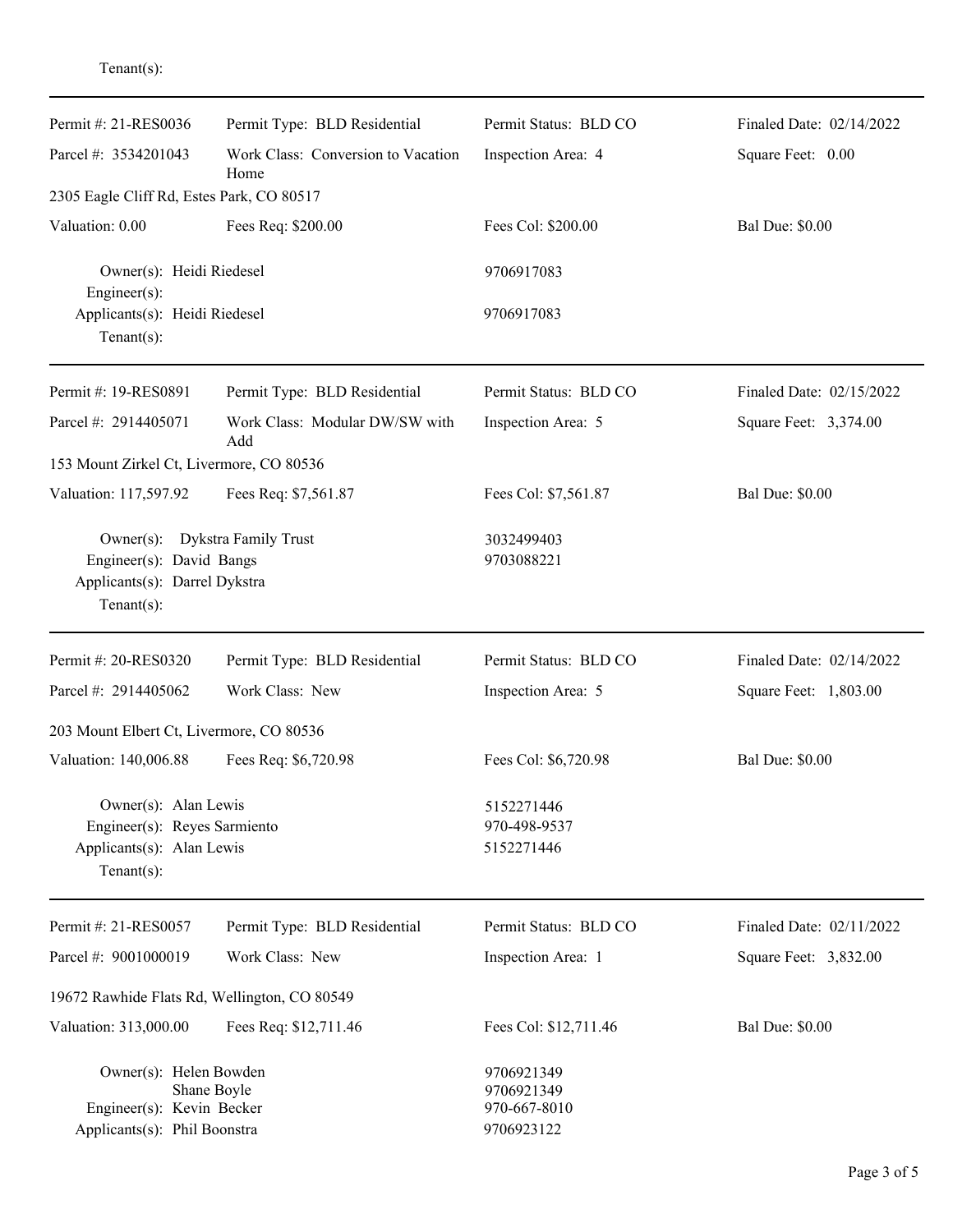Tenant(s):

| Permit #: 21-RES0351                                                                                        | Permit Type: BLD Residential | Permit Status: BLD CO                                | Finaled Date: 02/11/2022 |
|-------------------------------------------------------------------------------------------------------------|------------------------------|------------------------------------------------------|--------------------------|
| Parcel #: 0733105010                                                                                        | Work Class: New              | Inspection Area: 2                                   | Square Feet: 2,760.00    |
| 8220 Raccoon Ct, Loveland, CO 80538                                                                         |                              |                                                      |                          |
| Valuation: 85,644.48                                                                                        | Fees Req: \$1,831.60         | Fees Col: \$1,831.60                                 | <b>Bal Due: \$0.00</b>   |
| Owner(s): Joshua Embrey<br>Engineer(s): David Billingsley<br>Applicants(s): Joshua Embrey<br>Tenant $(s)$ : | Jason Baker                  | 9706247211<br>5708370577<br>9702781909<br>9706247211 |                          |
| Permit #: 18-RES0472                                                                                        | Permit Type: BLD Residential | Permit Status: BLD CO                                | Finaled Date: 02/01/2022 |
| Parcel #: 8810005702                                                                                        | Work Class: New              | Inspection Area: 1                                   | Square Feet: 4,072.00    |
| 4951 E County Road 60, Wellington, CO 80549                                                                 |                              |                                                      |                          |
| Valuation: 288,251.64                                                                                       | Fees Req: \$12,744.90        | Fees Col: \$12,744.90                                | <b>Bal Due: \$0.00</b>   |
| Owner(s): Carlos Centeno<br>Engineer(s):                                                                    |                              | 970-989-0188                                         |                          |
| Applicants(s): Carlos Centeno<br>Tenant $(s)$ :                                                             |                              | 970-989-0188                                         |                          |
| Permit #: 21-RES0240                                                                                        | Permit Type: BLD Residential | Permit Status: BLD CO                                | Finaled Date: 02/01/2022 |
| Parcel #: 3401418083                                                                                        | Work Class: New              | Inspection Area: 4                                   | Square Feet: 4,156.00    |
| 707 Ramshorn Dr, Estes Park, CO 80517                                                                       |                              |                                                      |                          |
| Valuation: 600,000.00                                                                                       | Fees Req: \$15,066.96        | Fees Col: \$15,066.96                                | <b>Bal Due: \$0.00</b>   |
| Owner(s): Christina Santagati<br>Engineer(s): David Bangs<br>Applicants(s): David Shirk<br>Tenant $(s)$ :   | Charles Santagati            | 9705861685<br>9702143000<br>9703088221<br>9702311178 |                          |
| Permit #: 20-RES0118                                                                                        | Permit Type: BLD Residential | Permit Status: BLD CO                                | Finaled Date: 02/10/2022 |
| Parcel #: 2936405163                                                                                        | Work Class: New              | Inspection Area: 5                                   | Square Feet: 2,012.00    |
| 37 Rabbit Ears Ct, Livermore, CO 80536                                                                      |                              |                                                      |                          |
| Valuation: 133,955.96                                                                                       | Fees Req: \$7,410.24         | Fees Col: \$7,410.24                                 | <b>Bal Due: \$0.00</b>   |
| Owner(s): Janet Wylie<br>Engineer(s):                                                                       |                              | 9707440117                                           |                          |
| Applicants(s): Janet Wylie                                                                                  |                              | 9707440117                                           |                          |